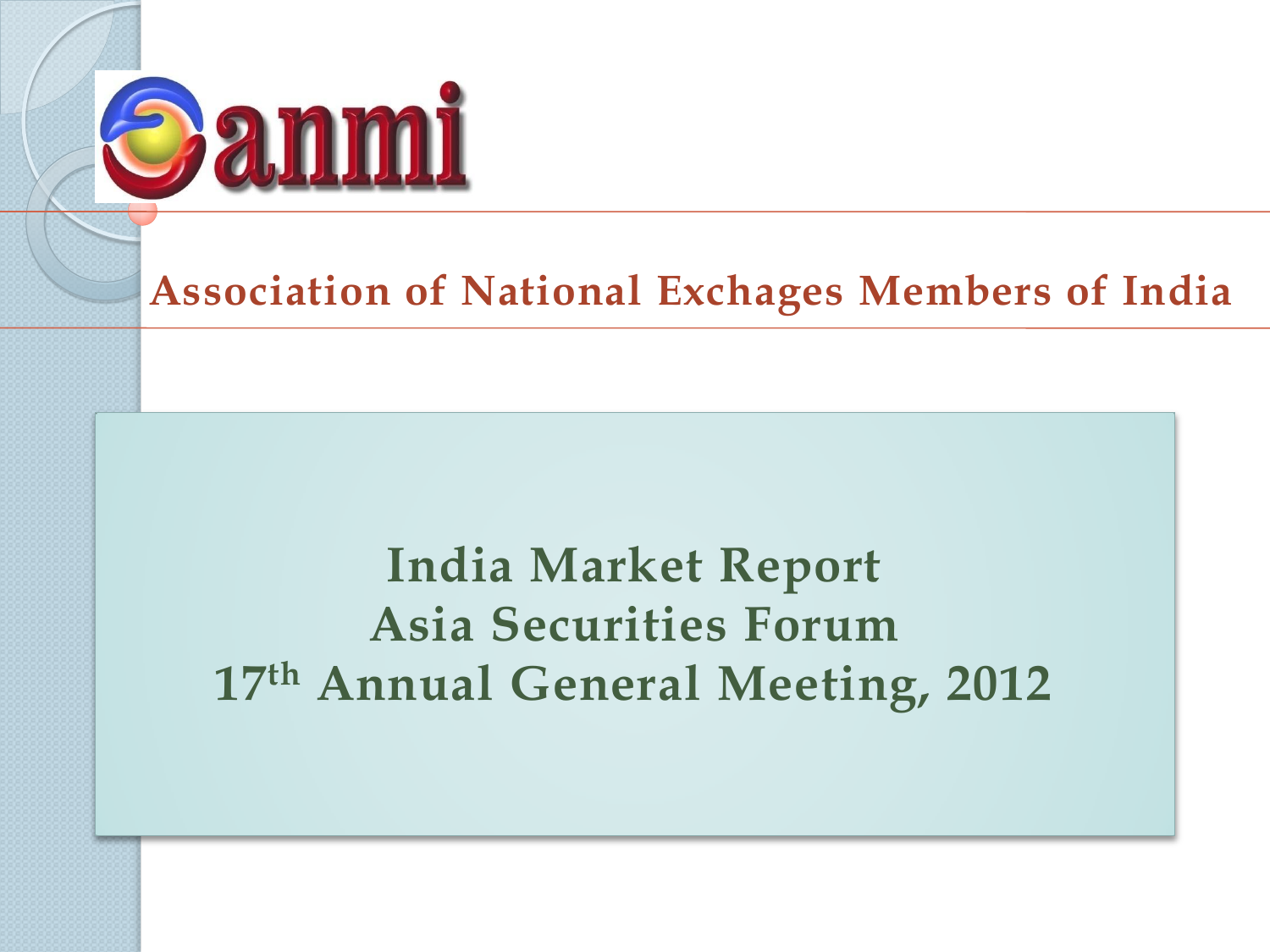# *ABOUT ANMI*

ANMI was formed in the year 1994.

 $\triangleright$ It is a pan India body comprising of the trading members of NSE, BSE and MCX-SX spread across the country.

The basic objective of the Association is to work for the growth of the Capital Market, economic development of the country and the overall interest of investors and its members at large.

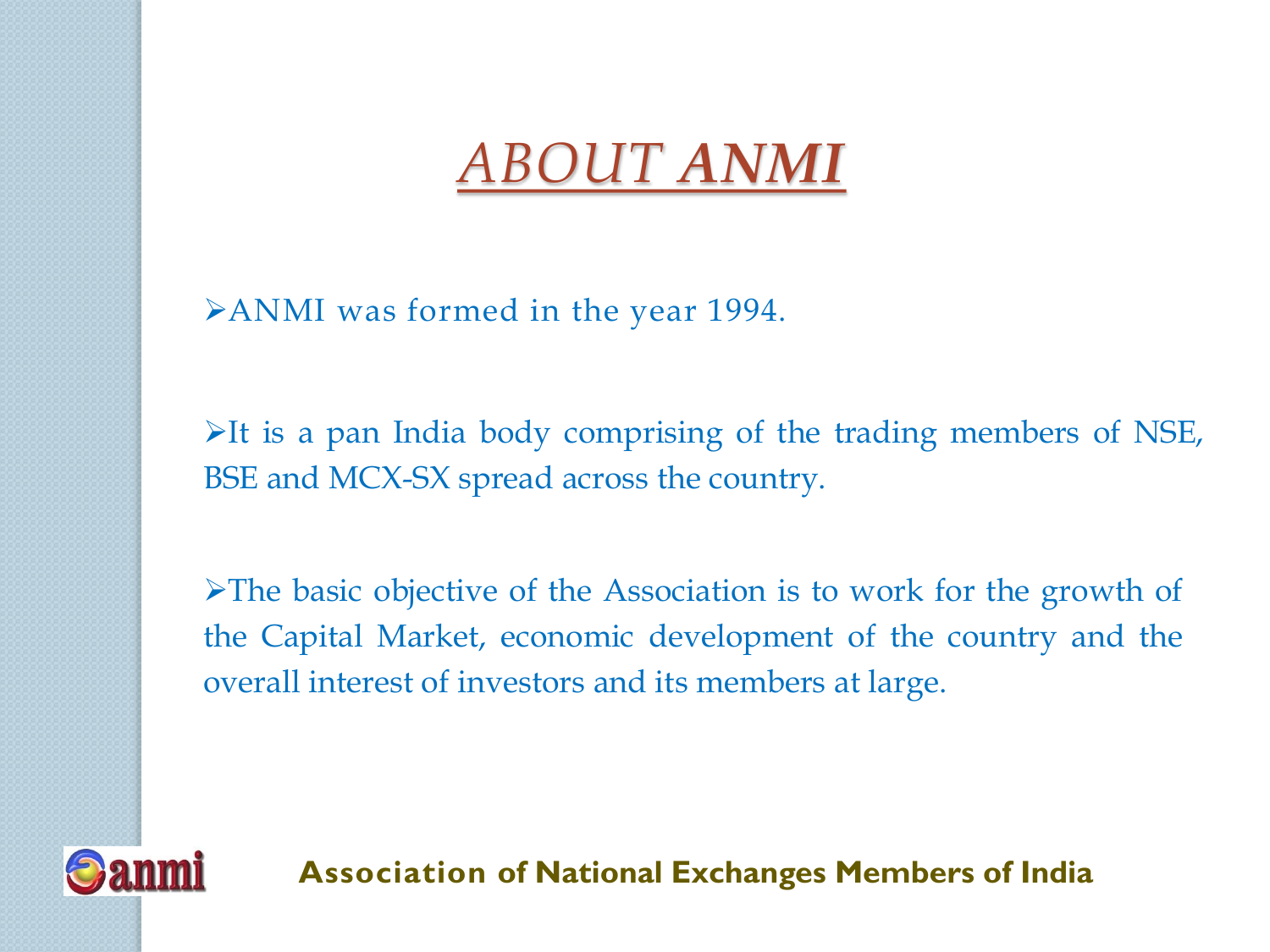### *WORLD RANKING*

|                | <b>Rank <math>\triangleq</math> Country/Region <math>\triangleq</math></b> | GDP<br>(millions of $\triangleq$<br>US\$) |
|----------------|----------------------------------------------------------------------------|-------------------------------------------|
|                | World                                                                      | 69,659,626 <sup>[5]</sup>                 |
|                | <b>European</b><br>Union                                                   | 17,577,691 <sup>[5]</sup>                 |
| 1              | <b>United States</b>                                                       | 15,094,025                                |
| $\mathbf{z}$   | China                                                                      | 7,298,147 <sup>n2</sup>                   |
| з              | Japan                                                                      | 5,869,471                                 |
| $\overline{4}$ | Germany                                                                    | 3,577,031                                 |
| 5              | <b>France</b>                                                              | 2,776,324                                 |
| 6              | <b>Sand Brazil</b>                                                         | 2,492,908                                 |
| 7              | <b>Billed</b> United<br>Kingdom                                            | 2,417,570                                 |
| 8              | Italy                                                                      | 2,198,730                                 |
| 9              | <b>Russia</b>                                                              | 1,850,401                                 |
| 10             | $\blacksquare$ Canada                                                      | 1,736,869                                 |
| 11             | <u>s India</u>                                                             | 1,676,143                                 |

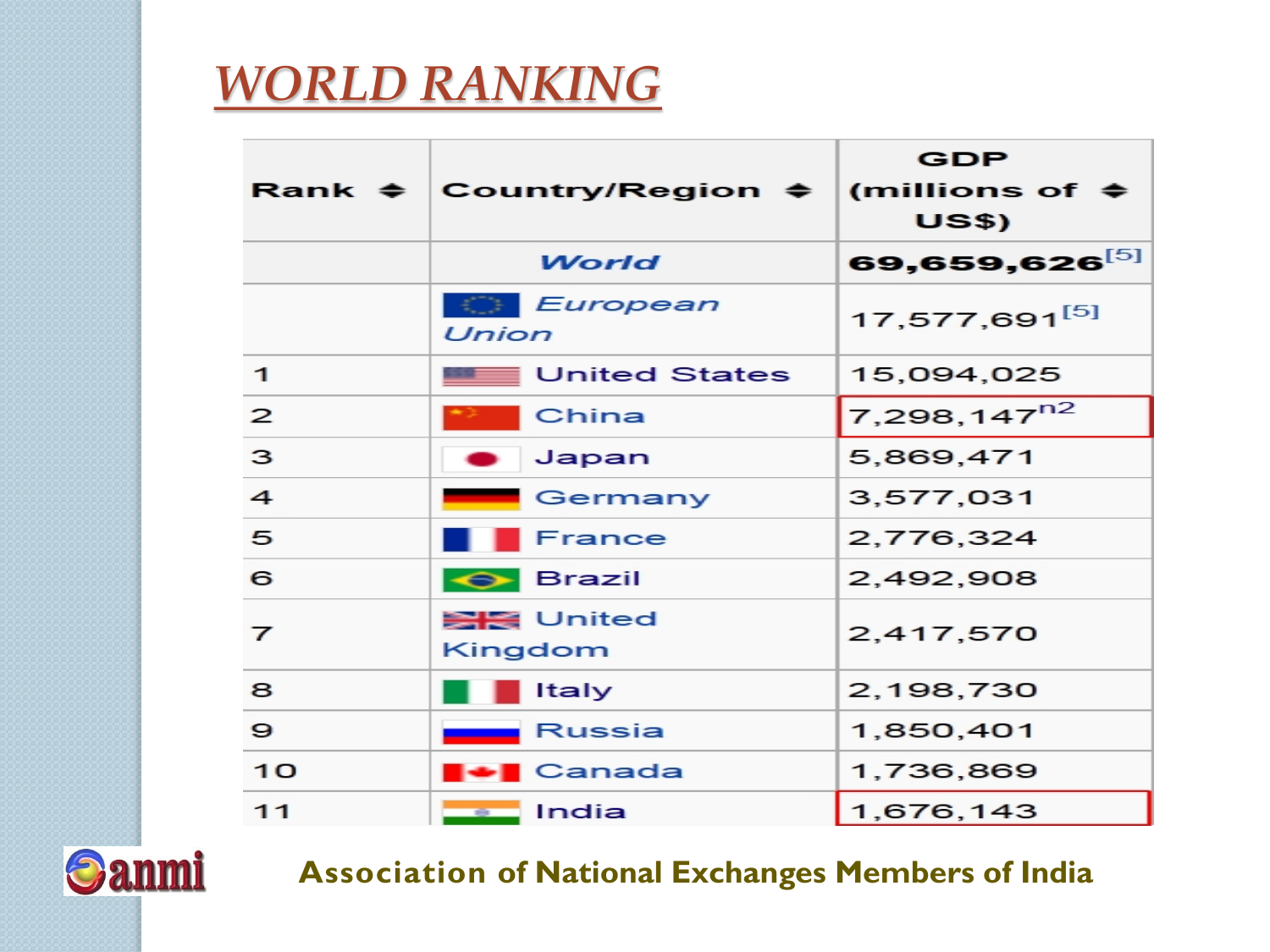### *GDP GROWTH*



**Association of National Exchanges Members of India**

# Sanmi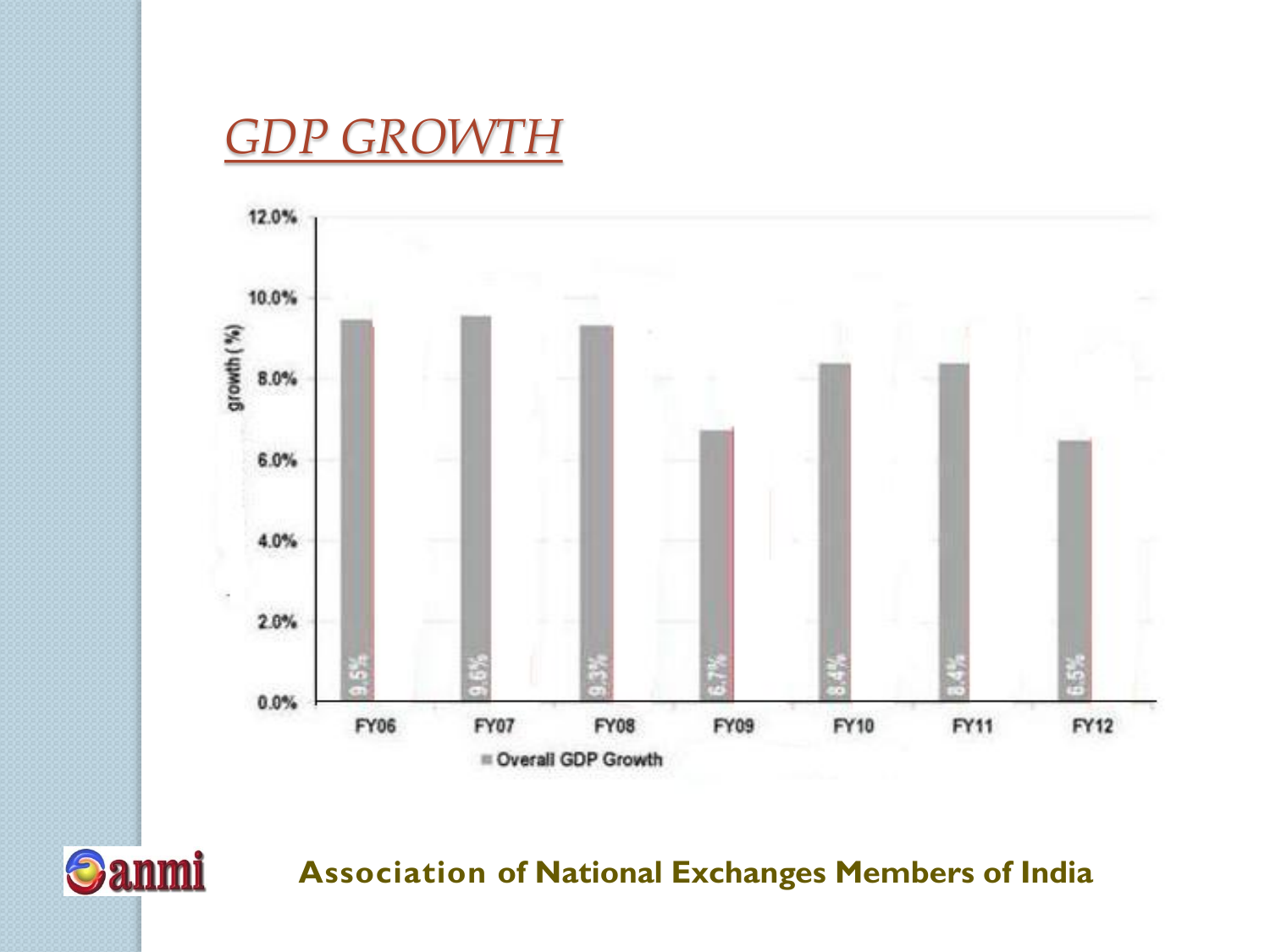### *ECONOMIC PERFORMANCE*

The International Monetary Fund (IMF) has marginally lowered India's economic growth forecast to 6.9 percent in 2012, from 7 percent projected earlier, on weak global and domestic demand.

As regards India, the WEO lowered India's growth forecast for 2012 to 6.9 percent, from earlier projection of 7 percent made in January. It has pegged India's growth during the 2013 calendar year at 7.3 percent and for 2011 it was 7.2 percent.

In its World Economic Outlook (WEO), released ahead of the IMF-World Bank Spring Meetings here, the IMF said that world economic growth rate would slump to 3.5 percent from 3.9 percent in 2011.

| <b>IMF</b><br>world<br>economic<br>outlook | Actu<br>al<br>2011<br><b>GDP</b><br>$\left(\frac{0}{0}\right)$ | Project<br>ed<br>2012<br>$\overline{\textbf{GDP}(\%)}$ | Project<br>ed<br>2013<br>$GDP\frac{0}{0}$ |
|--------------------------------------------|----------------------------------------------------------------|--------------------------------------------------------|-------------------------------------------|
| Asia                                       | 5.9                                                            | 6.0                                                    | 6.5                                       |
| Japan                                      | $-0.7$                                                         | 2.0                                                    | 1.7                                       |
| China                                      | 9.2                                                            | 8.2                                                    | 8.8                                       |
| India                                      | 7.2                                                            | 6.9                                                    | 7.3                                       |
| <b>ASEAN 5</b>                             | 4.5                                                            | 5.4                                                    | 6.2                                       |
| US                                         | 1.7                                                            | 2.1                                                    | 2.4                                       |
| Euro<br>Area                               | 1.4                                                            | $-0.3$                                                 | 0.9                                       |
| Russia                                     | 4.3                                                            | 4.0                                                    | 3.9                                       |
| Latin<br>America                           | 4.5                                                            | 3.7                                                    | 4.1                                       |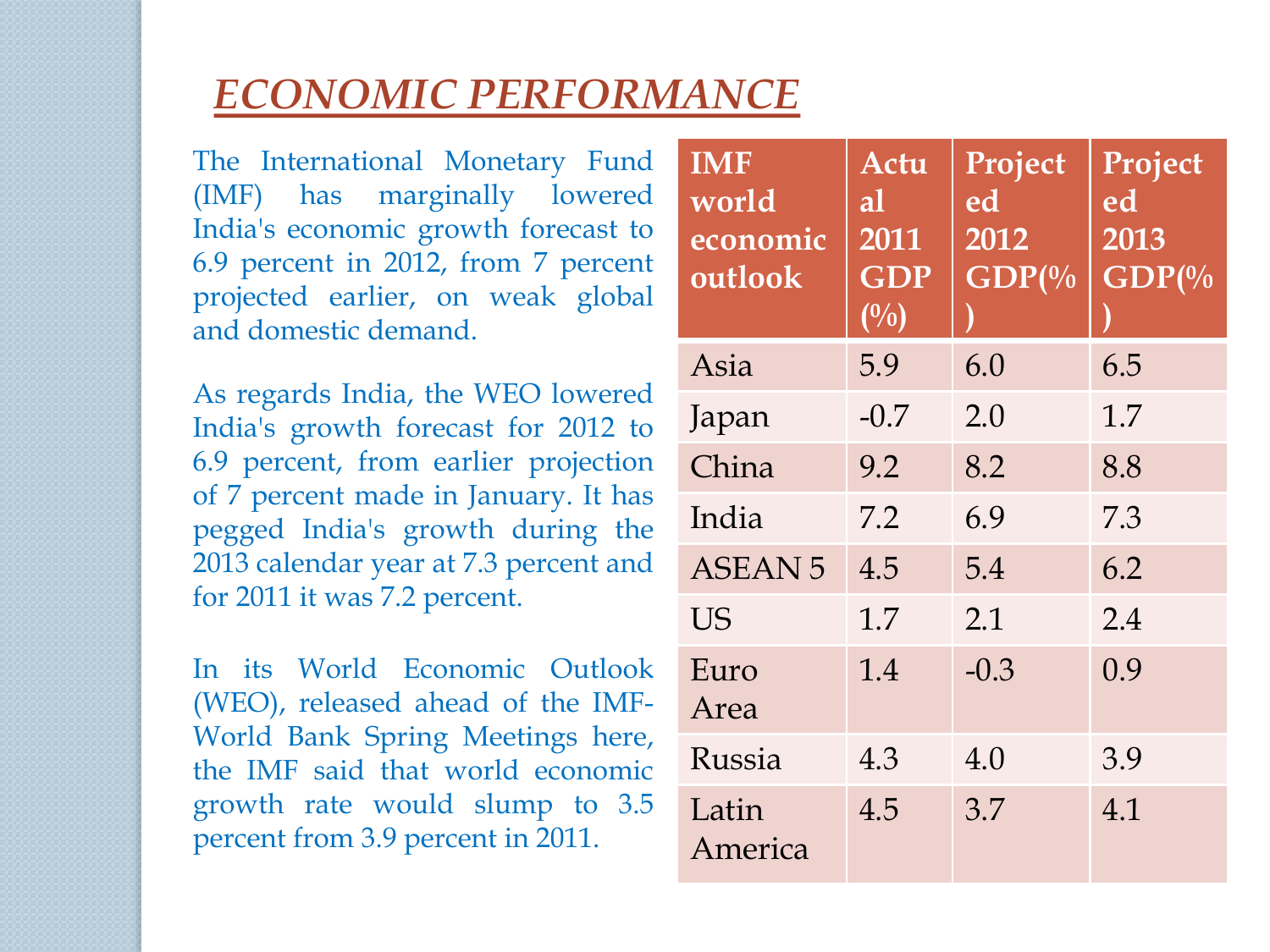### *PROJECTED GDP GROWTH*

Sanmi

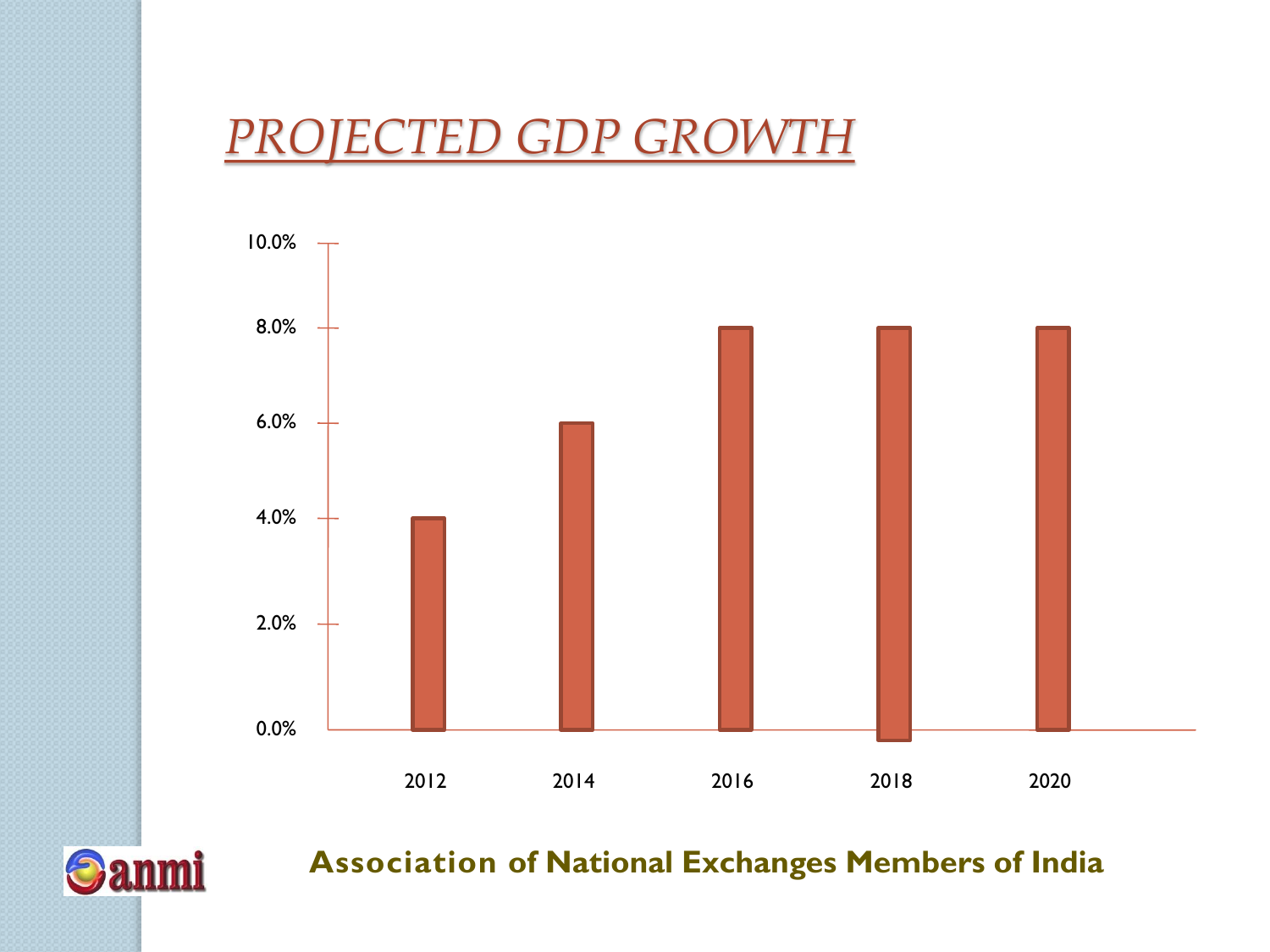#### *BUSINESS GROWTH IN CAPITAL MARKET(RS IN CRORES)*



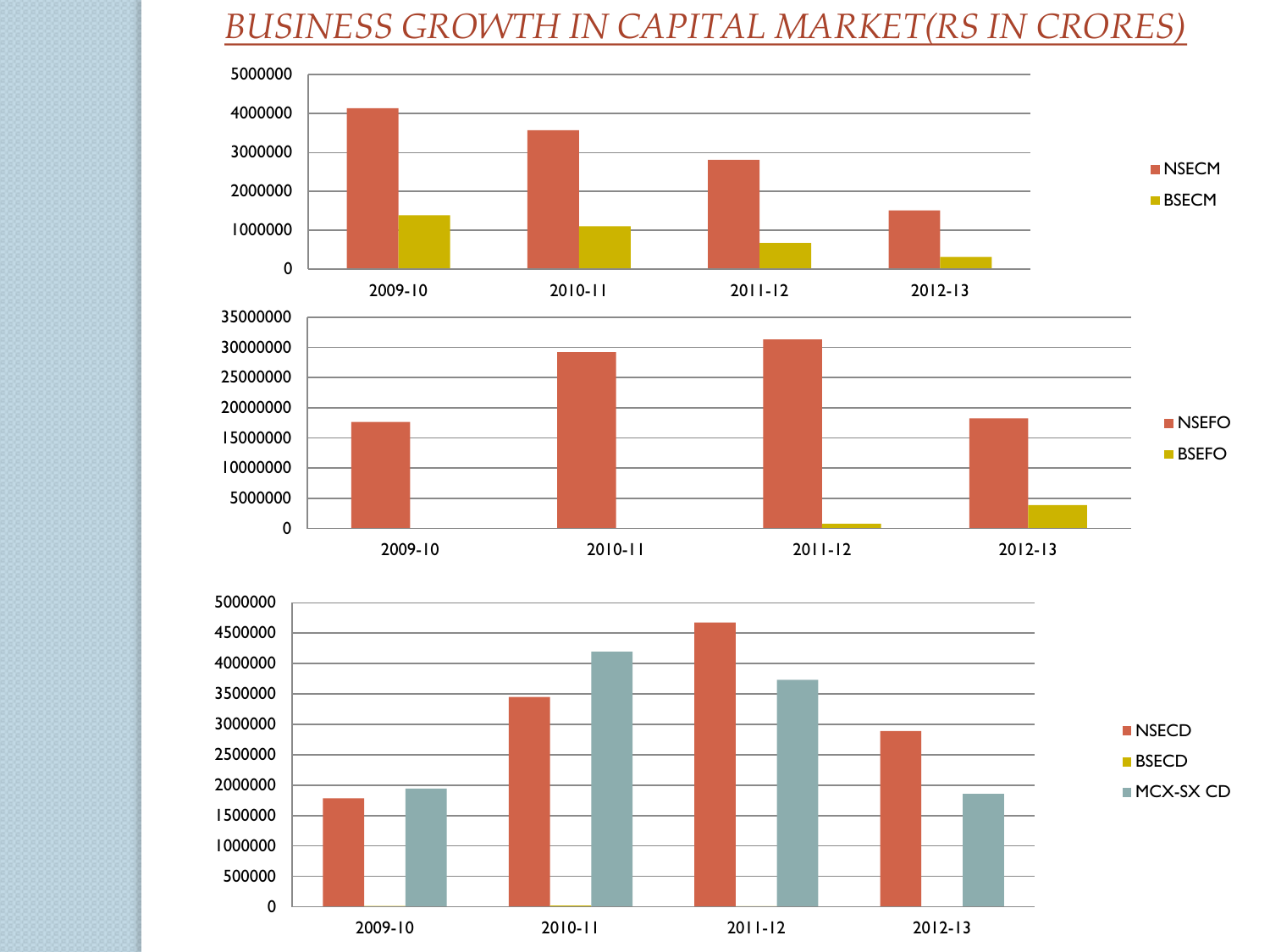### *CAPITAL MARKET PERFORMANCE*

#### Performance of Various Stock Market YTD 14 Aug 2012)



Source: Bloomberg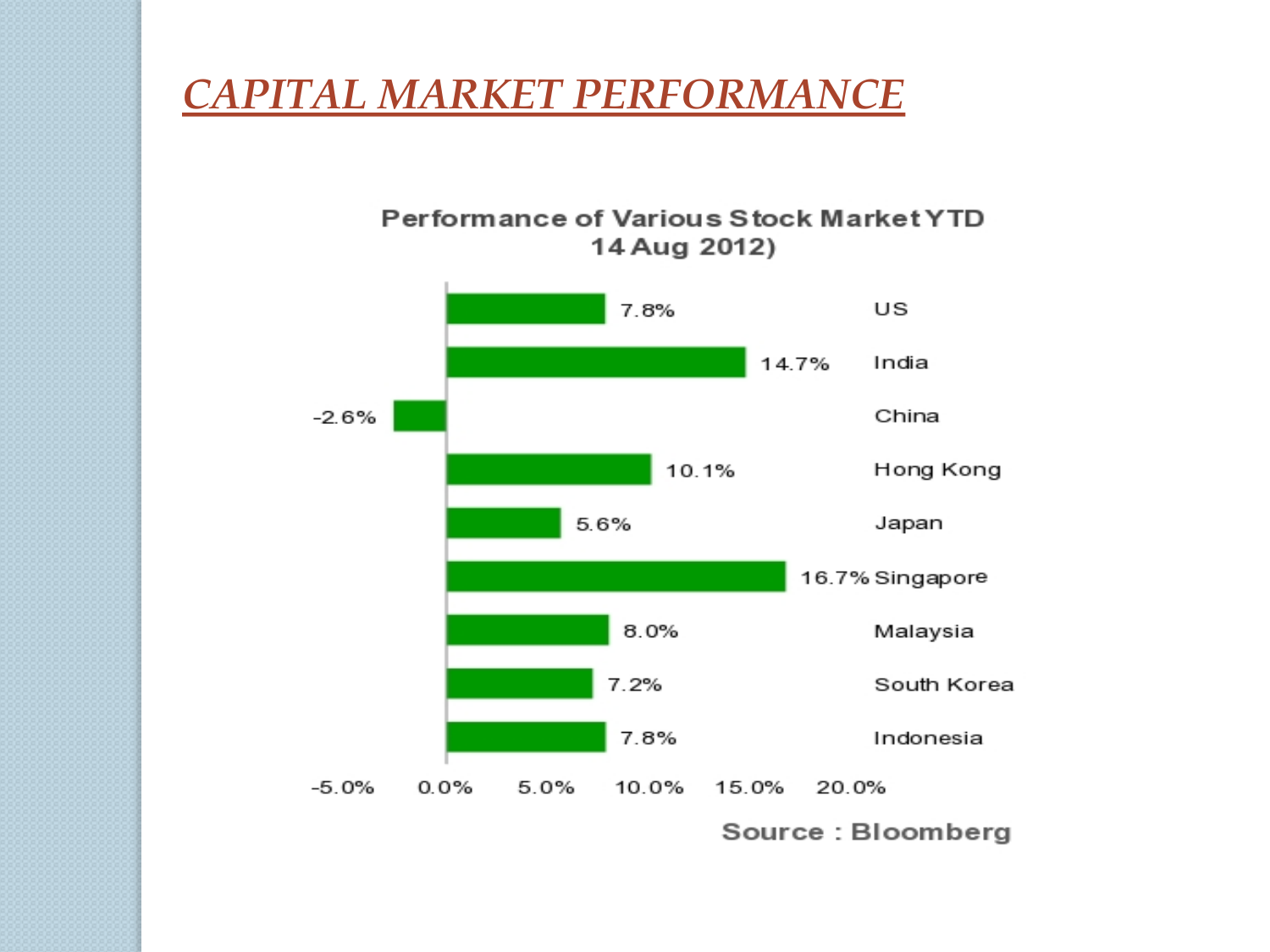## *RECENT GOI ECONOMIC POLICY ANNOUNCEMENTS*

Permitting Foreign Direct Investments in Multi Brand Retail.

The expert committee on **GAAR** recommendation for postponement of the tax provision by three years and abolition of capital gains tax on transfer of securities.

Incentives for retail equity investors.

**anmi** 

Withdrawal of subsidies on some Petroleum Products (LPG / Diesel).

 $\blacktriangleright$  Increase in Foreign Investment Limit to 100% from existing 74% in Telecom Sector.

Insurance Amendment Bill recommending 49% FDI limit against present limit of 26%.

Pension Regulatory Bill providing inter alia 49% limit on FDI Investment in the Sector.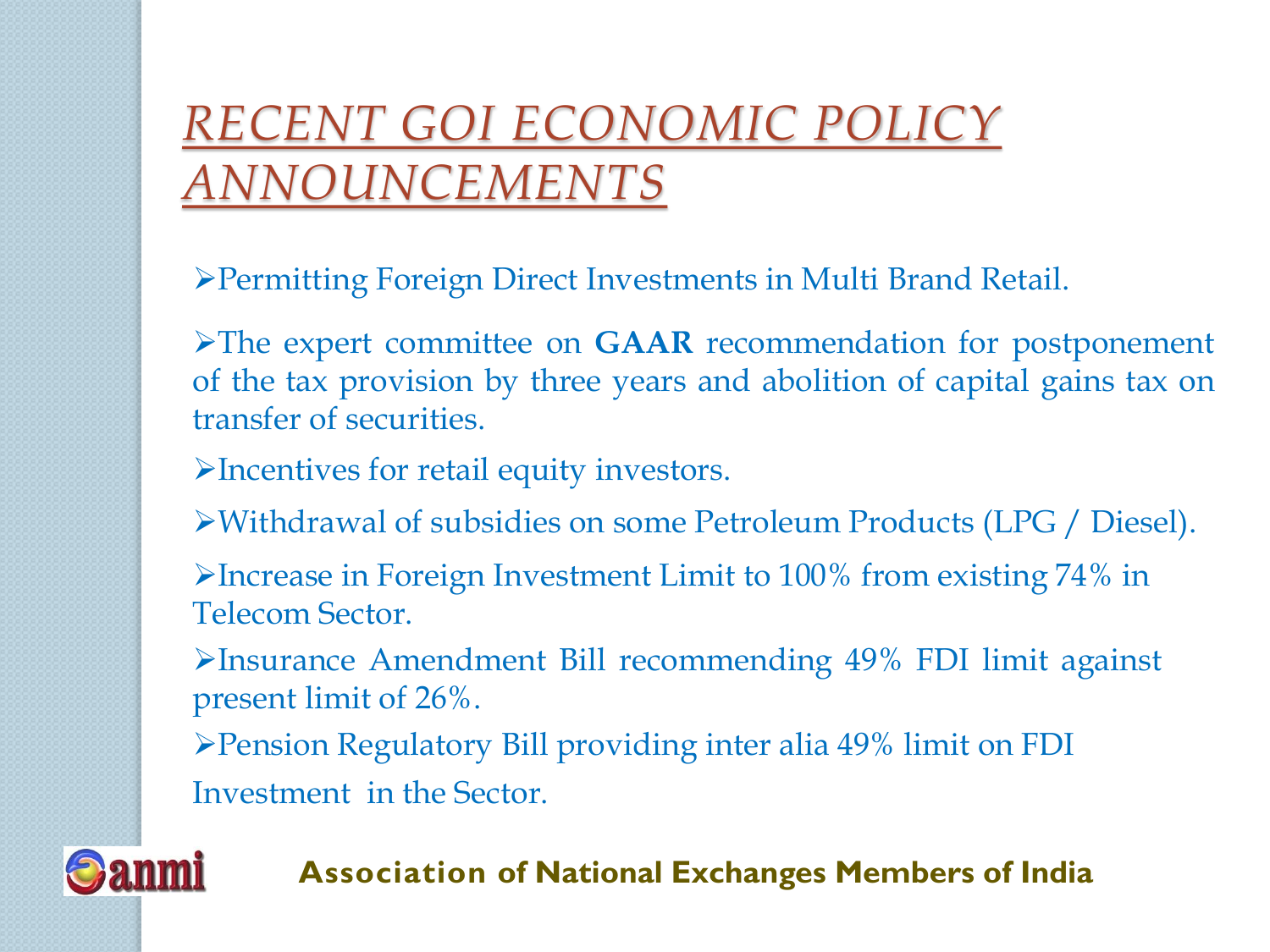*ANTICIPATED IMPACT OF REFORMS C THE INDIAN ECONOMY*

Building positive sentiment.

Boost for Commercial, Trading and Industrial activities.

Building Investor Confidence, both Domestic and Foreign.

Improve sentiments in the Capital Market including Investors.

\* Return of Retail Investors in the Capital Market.

Increase in Revenue Growth.

**Vending Employment generation.** 

Meeting a GDP Growth target of about 6% for 2012-13.

**anmi**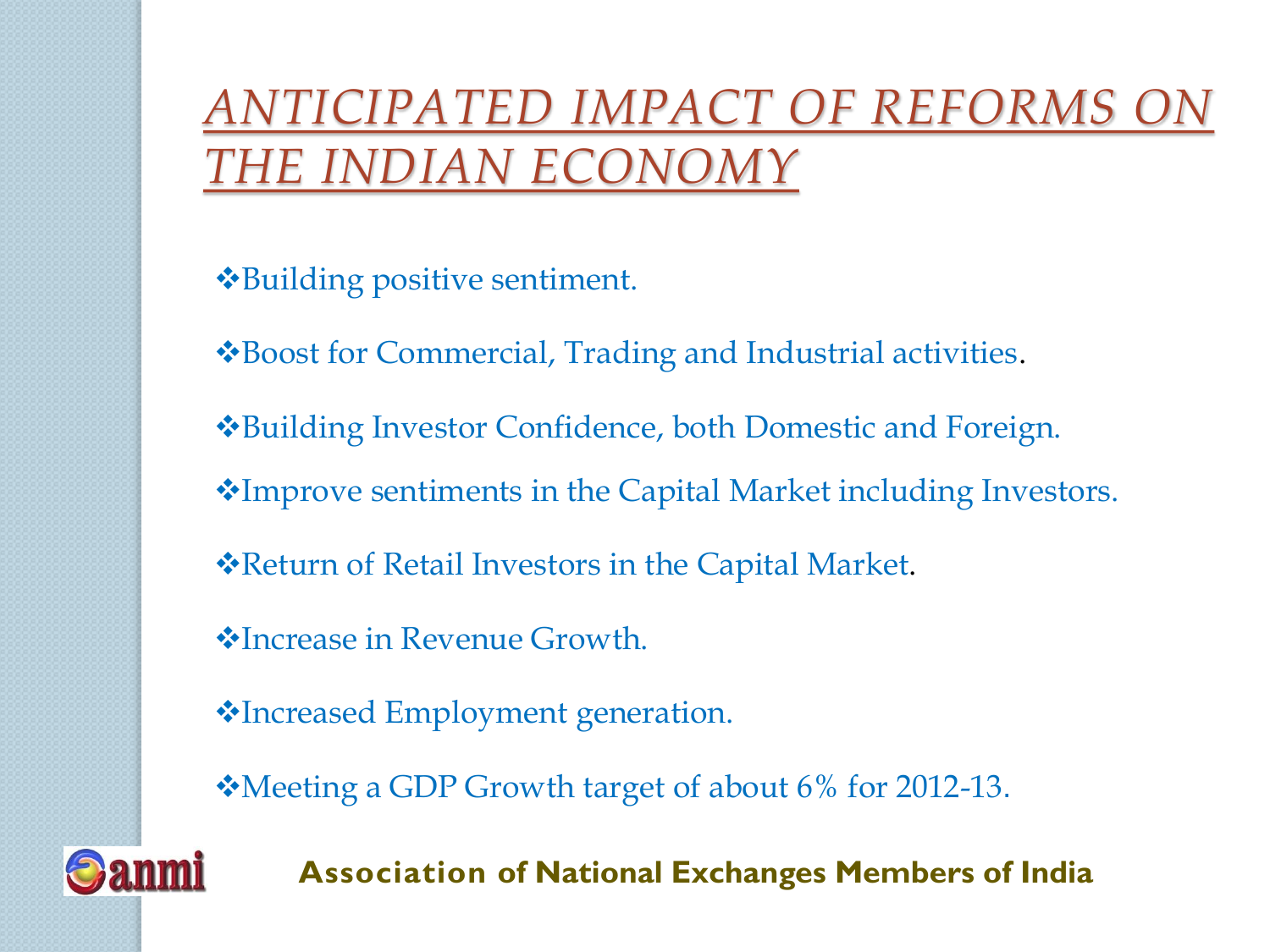-60000 -40000 -20000 0 20000 40000 60000 80000 100000 120000 2000-01 2001-02 2002-03 2003-04 2004-05 2005-06 2006-07 2007-08 2008-09 2009-10 2010-11 2011-12 2012-13 **Equity** Debt

#### **FII Inflows**

### **Association of National Exchanges Members of India**

Sanmi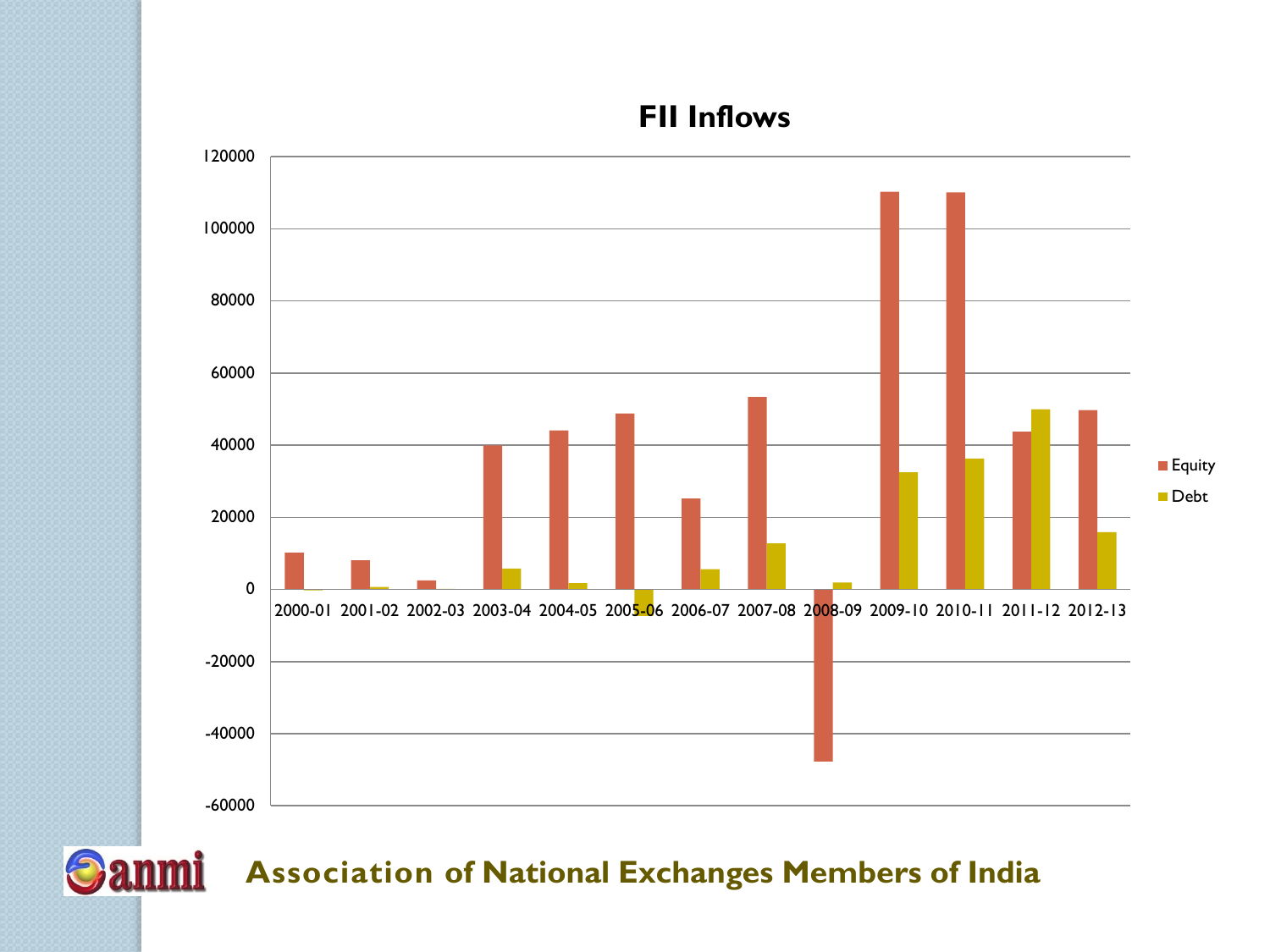#### India: Increasing foreign assets



...and high foreign exchange reserves



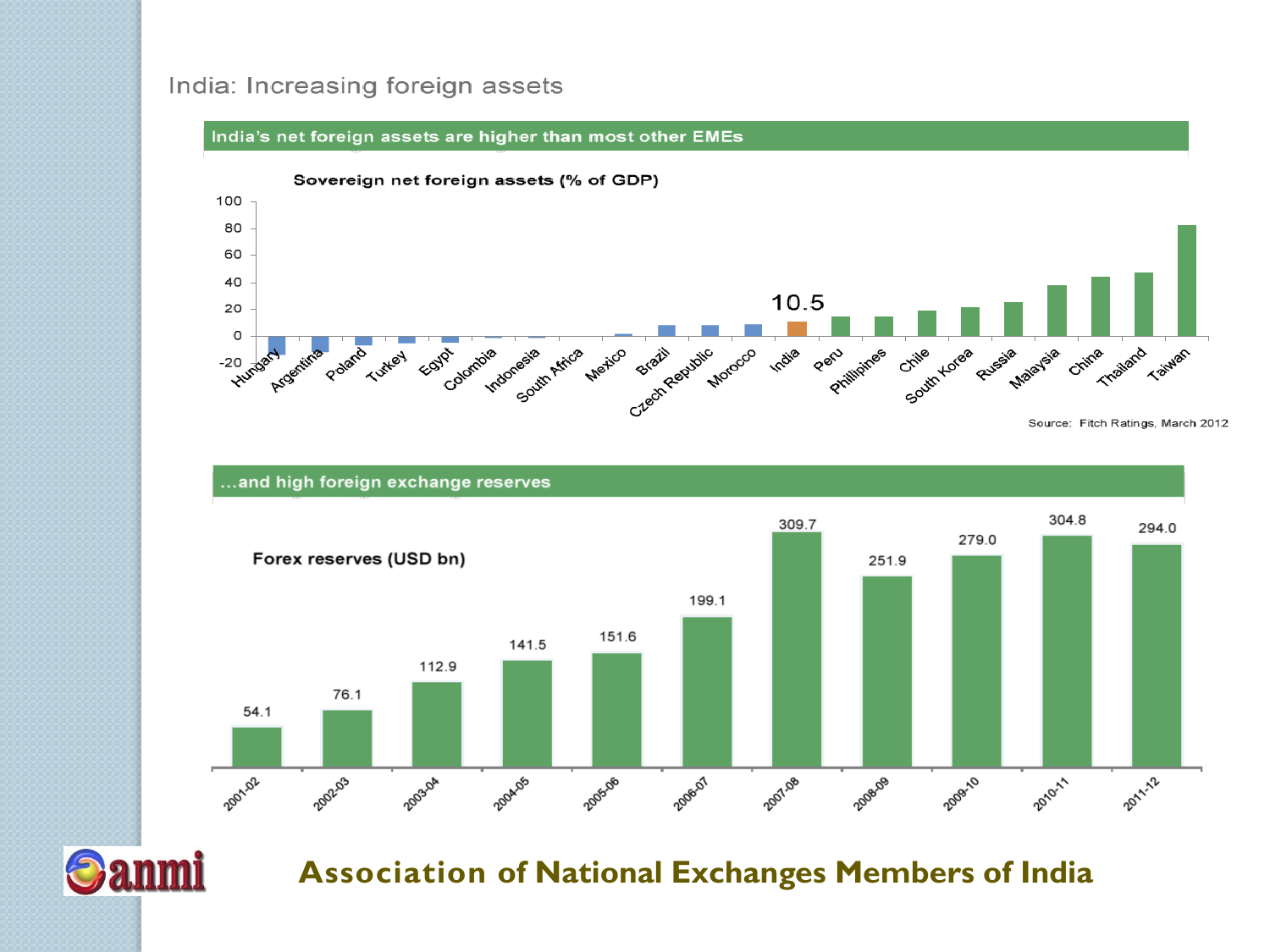### *INDIA'S STRENGTHS*

| <b>Financial System</b>               | <b>Stable</b> |
|---------------------------------------|---------------|
| <b>External Liquidity Position</b>    | Strong        |
| <b>Transparency in Capital Market</b> | High          |
| Saving and Investment Ratio           | High          |
| Competitive private sector            | Strong        |
| <b>Government Revenues</b>            | High          |
| Local Currency denominated debt       | High          |
| <b>Financial Regulatory Framework</b> | Strong        |
| Growth in Export                      | High          |
| Demographic advantage                 | <b>Strong</b> |
| <b>Educated Work Force</b>            | Strong        |

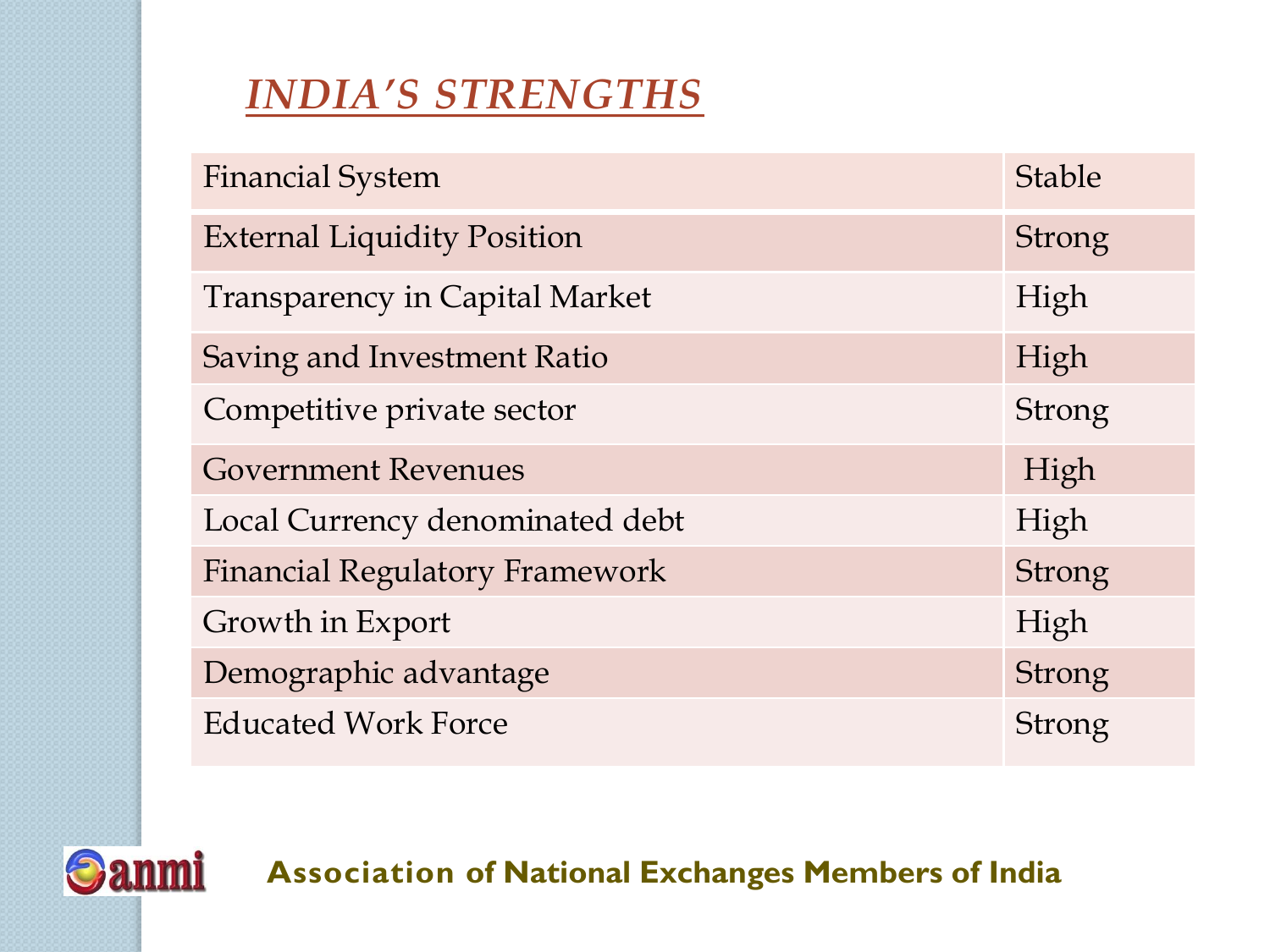## *CHALLENGES OF INDIAN ECONOMY*

Achievement of inclusive growth.

Providing basic facilities in semi – urban, rural and under-developed areas.

Ensuring proper delivery of subsidies and other benefits to the targeted group without leakages.

Speedy implementation of major infra projects across Country.

Enhance sentiment for investments by both domestic and foreign parties for speedy approvals.

Providing required infrastructure for growth and expansion of Industries, Finance Market, Capital Market etc.

Clear long term policies to bring in confidence in major investors both domestic and global.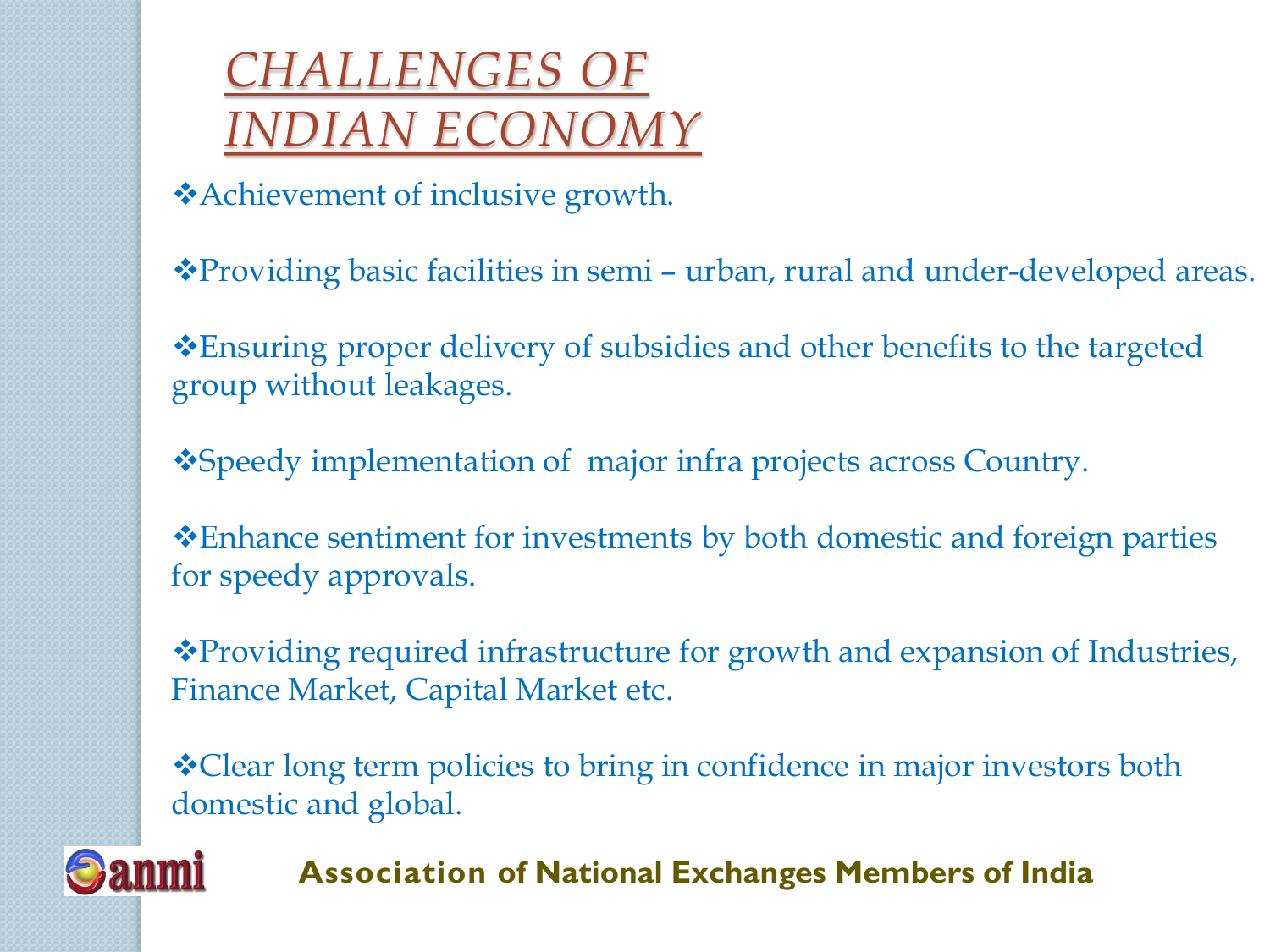## *CHALLENGES OF INDIAN CAPITAL MARKET*

Vibrate the scenario subdued due to both Domestic and Global trends.

Respond positively to the recent GOI policy initiatives.

Focus towards building investors /retail investors confidence in the Capital Market.

Ensuring global standards of governance in operations.

Resolving concerns of Market Intermediaries.

Rationalization of Regulatory Measures .

# **Sanmi**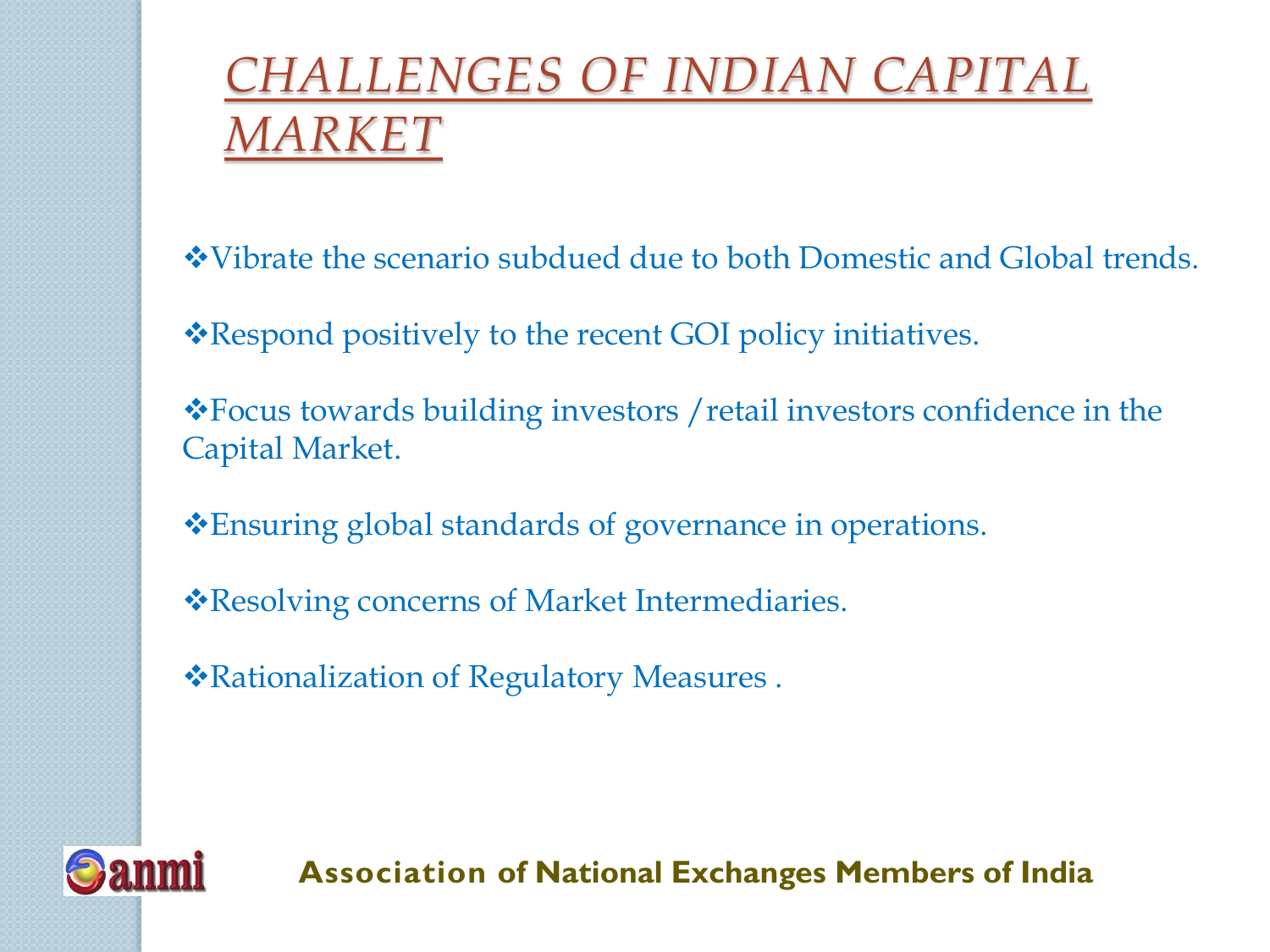*DESTINATION INDIA FOR GROWTH*

Huge untapped Market.

Rising Per Capita Income.

Economy Being further liberalized.

Good infrastructure.

Effective Regulatory Framework.

Supportive administrative machinery.

Vibrant financial system.

Developed capital Market.

**anmi** 

Educated and cost effective work force.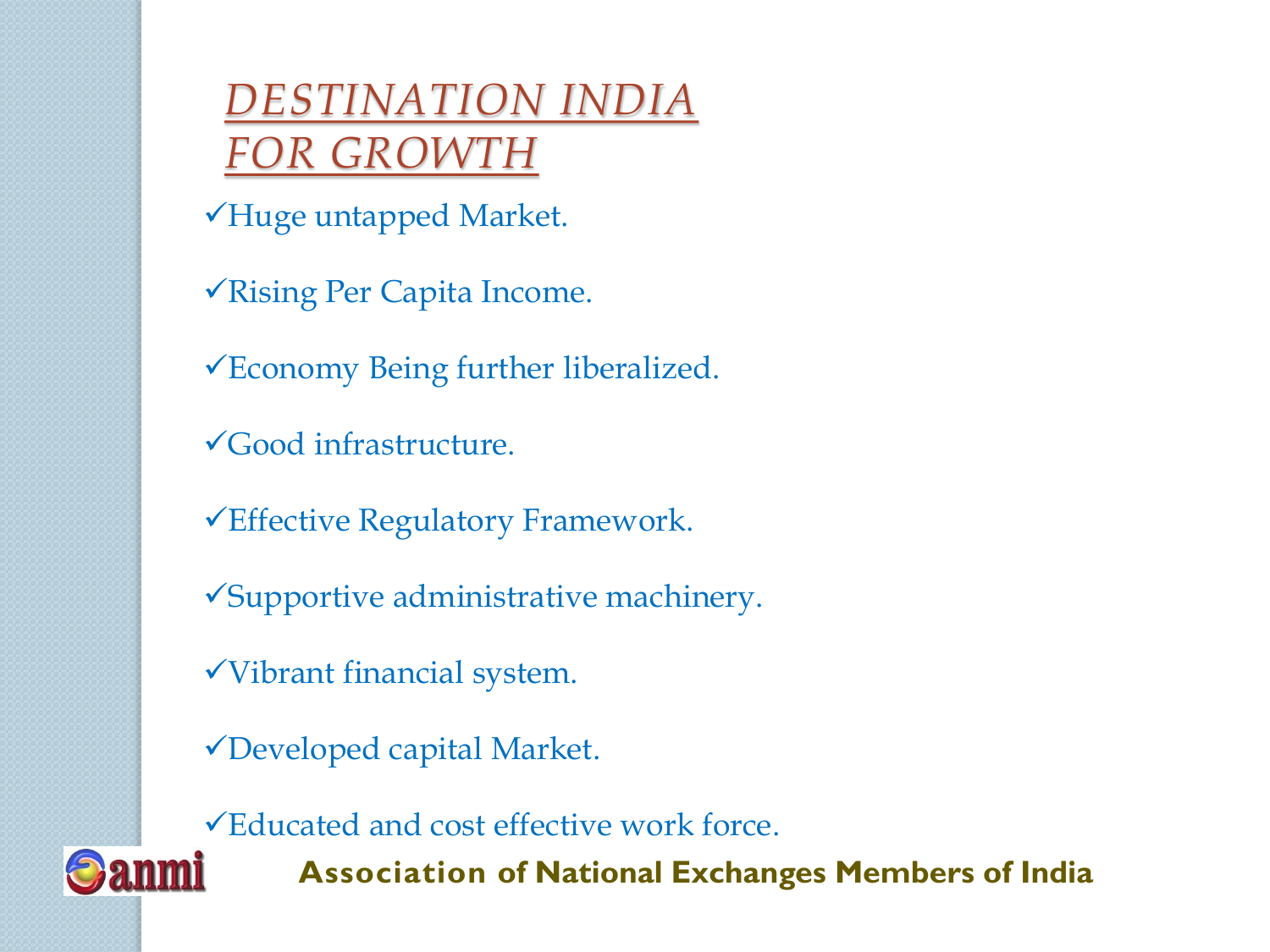# *ANMI – FUTURE ROAD MAP*

- **BE A STRONG BODY REPRESENTING market Intermediaries.**
- Positive and proactive role in Capital Market.
- **Earn trust and confidence of Government / regulators & investors.**

Co-ordination with other trade bodies / institutions / exchanges nationally as well as internationally.

To become a SRO.

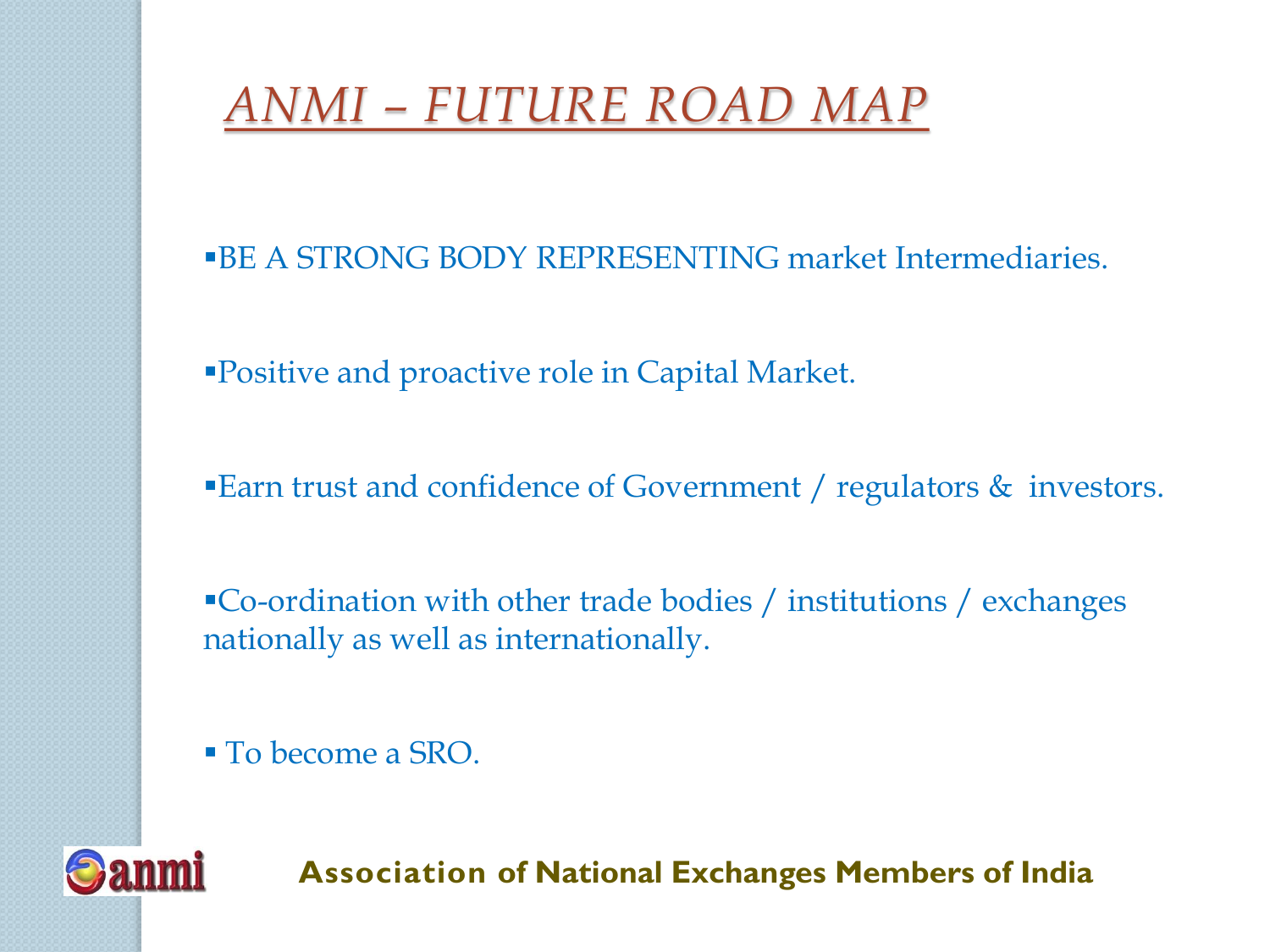# *IN CONCLUSION*

- Inclusive growth covers the entire demographic pyramid from Urban to Rural.
- World economy today is interdependent.
- **Endeavoring common growth is the need of the hour.**
- Global economy needs urgent revival. This should move towards logical end through mutual support between Countries.
- Financial and Capital Markets play key role in the Global development process.
- ASF Member countries have a distinct and sensitive role in the above process.
- Let us live up to expectation of both the investors and regulators aiming towards "Success for All"